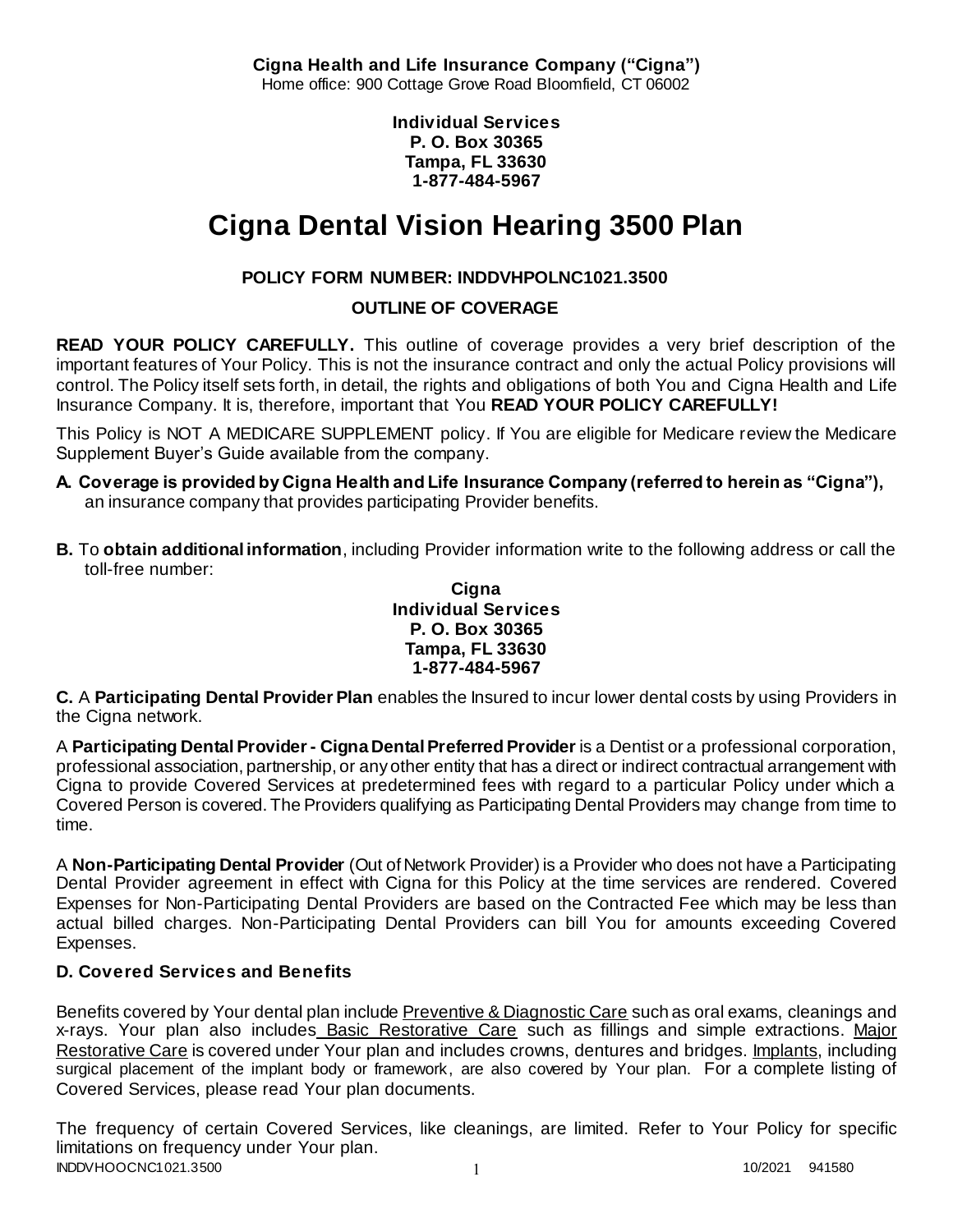#### **Benefit Schedule**

The benefits outlined in the table below show the payment percentages for Covered Expenses **AFTER** any applicable Deductibles have been satisfied unless otherwise stated.

# **CIGNA DENTAL, VISION, AND HEARING INSURANCE** *The Schedule*

#### **For You and Your Dependents**

#### **The Schedule – Dental Benefits**

If You select a Participating Dental Provider, Your cost will be less than if You select a Non-Participating Dental Provider.

#### **Emergency Services**

The Benefit Percentage payable for Emergency Services charges made by a Non-Participating Dental Provider is the same Benefit Percentage as for Participating Dental Provider Charges. Dental Emergency services are required immediately to either alleviate pain or to treat the sudden onset of an acute dental condition. These are usually minor procedures performed in response to serious symptoms, which temporarily relieve significant pain, but do not effect a definitive cure, and which, if not rendered, will likely result in a more serious dental or medical complication.

#### **Dental Deductibles**

Dental Deductibles are expenses to be paid by You or Your Dependent. Dental Deductibles are in addition to any Coinsurance. Once the Dental Deductible maximum in The Schedule has been reached You and Your family need not satisfy any further dental deductible for the rest of that year.

#### **Participating Dental Provider Payment**

Participating Dental Provider services are paid based on the Contracted Fee agreed upon by the provider and Cigna.

#### **Non-Participating Dental Provider Payment**

Non-Participating Dental Provider services are paid based on the Contracted Fee.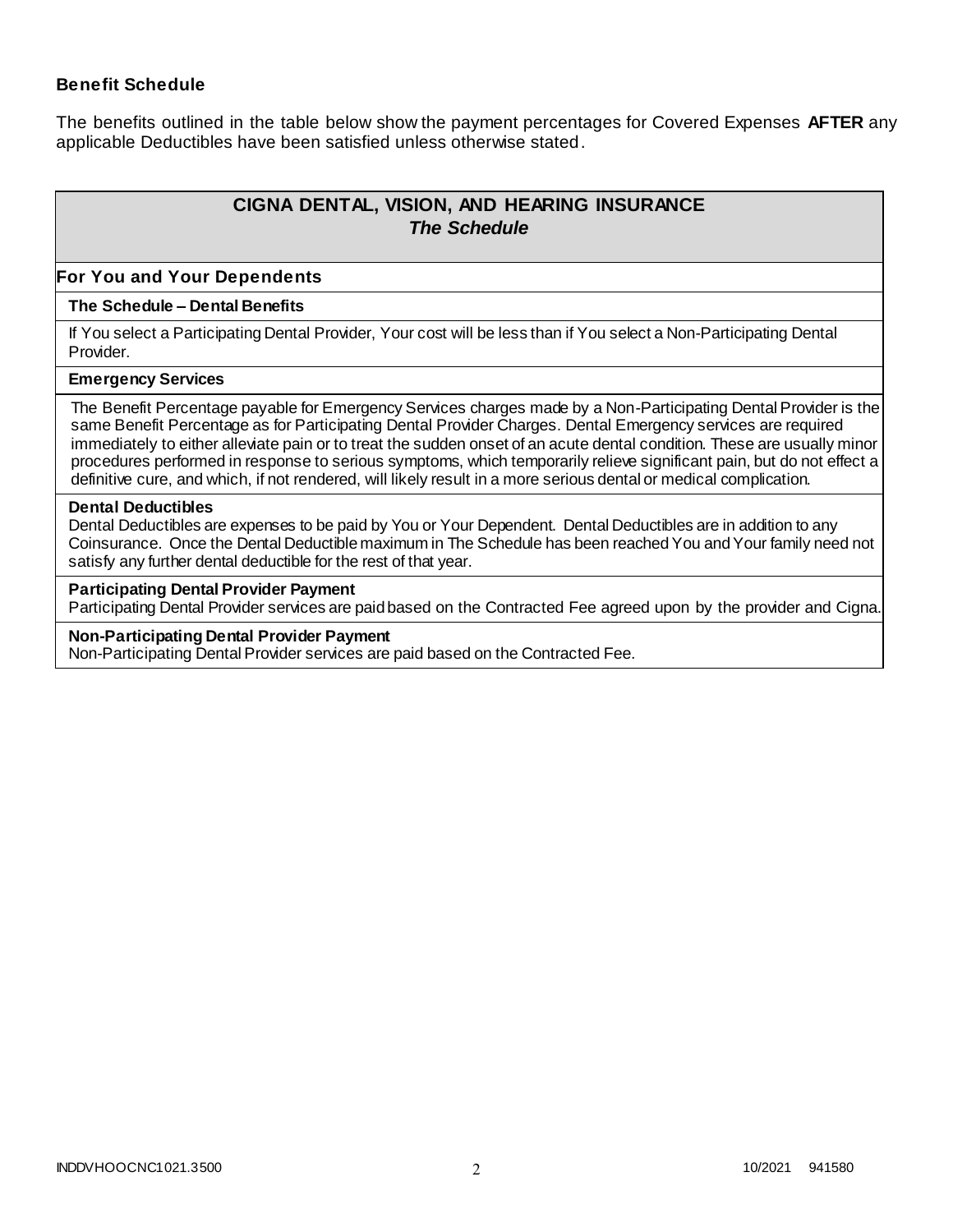| DENTAL BENEFIT HIGHLIGHTS                                                                                                                                                                                                                                                 |                                                  |
|---------------------------------------------------------------------------------------------------------------------------------------------------------------------------------------------------------------------------------------------------------------------------|--------------------------------------------------|
| Classes I, II, III, IX<br><b>Calendar Year Maximum</b>                                                                                                                                                                                                                    | \$2,500 per person                               |
| <b>Class IX Lifetime Maximum</b>                                                                                                                                                                                                                                          | \$2,000 per person                               |
| <b>Calendar Year Dental Deductible</b>                                                                                                                                                                                                                                    |                                                  |
| Individual                                                                                                                                                                                                                                                                | \$100 per person                                 |
|                                                                                                                                                                                                                                                                           | Not Applicable to Class I                        |
| Class I                                                                                                                                                                                                                                                                   | The Percentage of Covered Expenses the Plan Pays |
| Preventive Care<br>Oral Exams<br><b>Routine Cleanings</b><br>Routine X-rays<br>Non-Routine X-rays<br><b>Fluoride Application</b><br><b>Sealants</b><br>Space Maintainers (non-orthodontic)<br>Emergency Care to Relieve Pain                                              | 100%                                             |
| <b>Class II</b>                                                                                                                                                                                                                                                           | The Percentage of Covered Expenses the Plan Pays |
| <b>Basic Restorative</b><br>Fillings<br>Surgical Extraction of Impacted Teeth<br>Oral Surgery, Simple Extractions<br>Relines, Rebases, and Adjustments<br>Repairs - Bridges, Crowns, and Inlays<br>Repairs - Dentures                                                     | 80% after dental deductible                      |
| <b>Class III</b>                                                                                                                                                                                                                                                          | The Percentage of Covered Expenses the Plan Pays |
| <b>Major Restorative</b><br>Crowns / Inlays / Onlays<br>Root Canal Therapy / Endodontics<br><b>Minor Periodontics</b><br><b>Major Periodontics</b><br>Oral Surgery, All Except Simple Extractions<br>Prosthesis Over Implant<br>Anesthetics<br>Dentures<br><b>Bridges</b> | 50% after dental deductible                      |
| <b>Class IX</b>                                                                                                                                                                                                                                                           | The Percentage of Covered Expenses the Plan Pays |
| Implants                                                                                                                                                                                                                                                                  | 50% after plan deductible                        |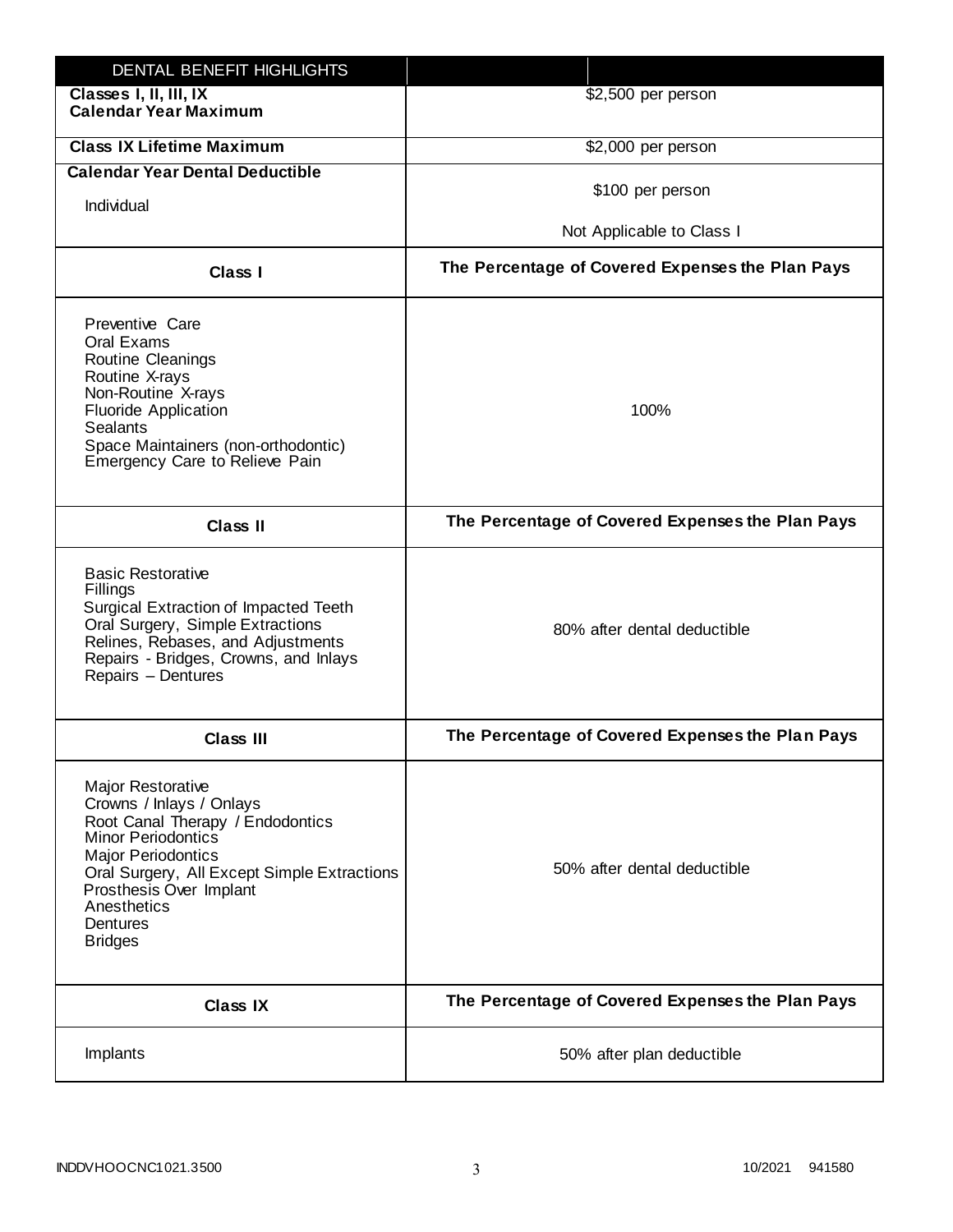| The Schedule - Vision Benefits                                                                  |                                                                                          |
|-------------------------------------------------------------------------------------------------|------------------------------------------------------------------------------------------|
| <b>VISION BENEFIT HIGHLIGHTS</b>                                                                |                                                                                          |
| Eye Examinations, including refraction                                                          | The plan pays 90% of expenses, not to exceed a \$100 calendar<br>year maximum per person |
| Materials (corrective eyeglasses or contact<br>lenses, including fittings and follow-up visits) | \$300 calendar year maximum per person                                                   |

| The Schedule - Hearing Benefits                             |                                        |
|-------------------------------------------------------------|----------------------------------------|
| <b>HEARING BENEFIT HIGHLIGHTS</b>                           |                                        |
| <b>Hearing Examinations</b>                                 | \$50 calendar year maximum per person  |
| Materials (Hearing Aids, including fittings<br>and repairs) | \$700 calendar year maximum per person |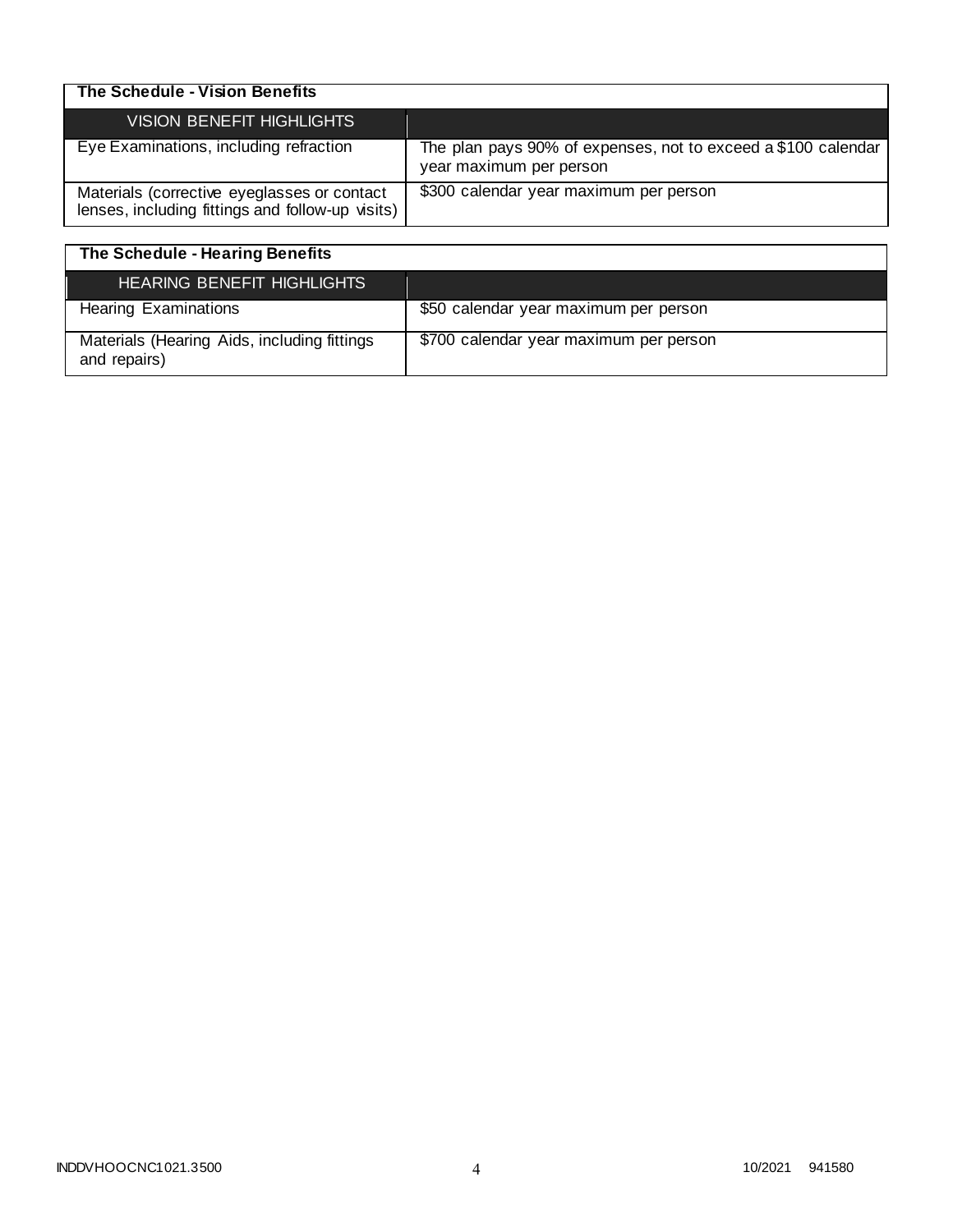# **Waiting Periods**

A Covered Person may access their dental, vision, and hearing benefit insurance once he or she has satisfied the following waiting periods:

- There is no waiting period for Class I or II dental benefits or for vision and hearing benefits.
- After 6 consecutive months of coverage dental benefits will increase to include the list of Class III procedures.
- After 12 consecutive months of coverage dental benefits will increase to include the list of Class IX procedures.

# **Missing Teeth Limitation**

There is no payment for replacement of teeth that are missing when a person first becomes insured. This payment limitation no longer applies after 24 months of continuous coverage.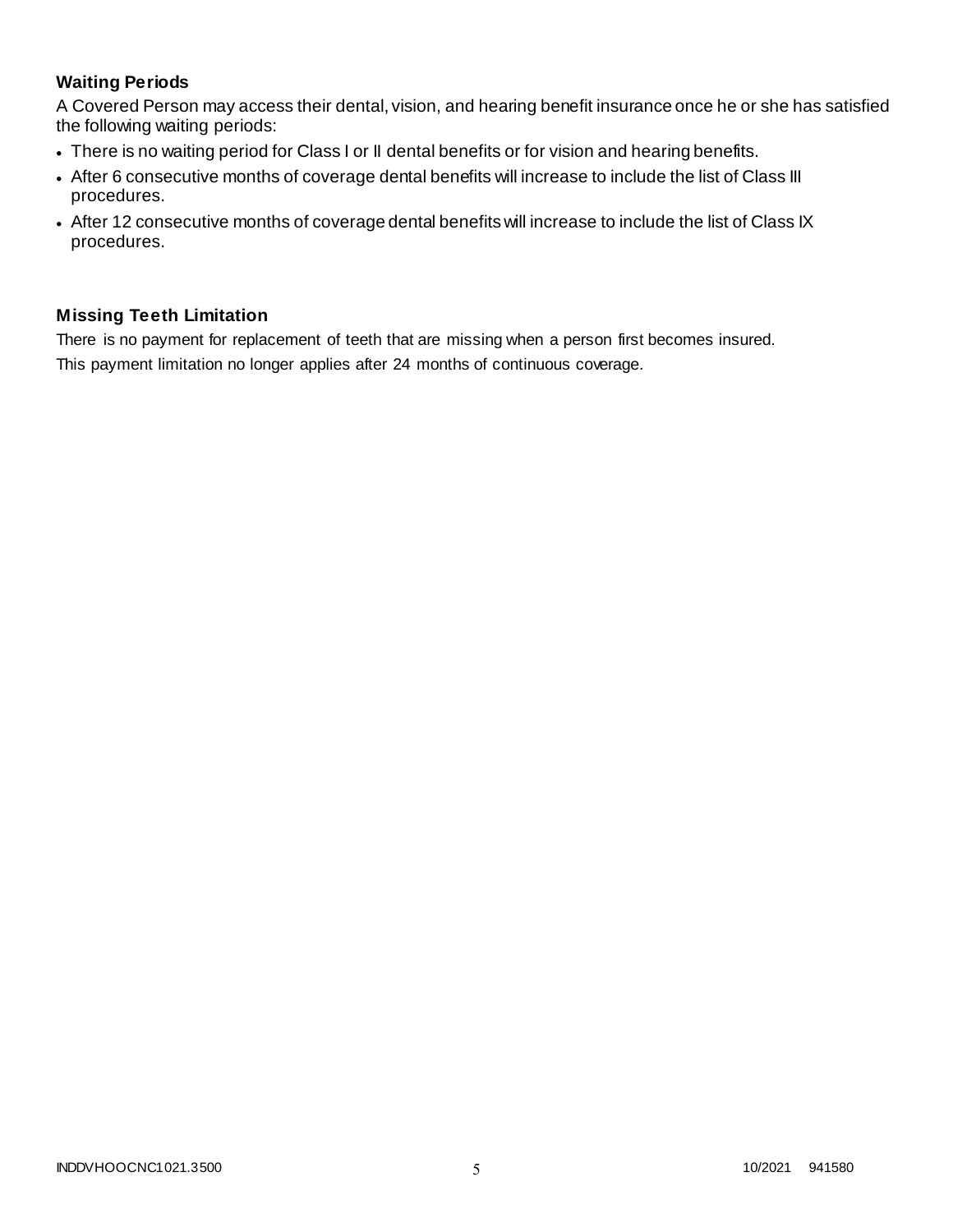# **E. Insured's Financial Responsibility**

The Insured is responsible for paying the monthly or quarterly premium on a timely basis. The Insured is also responsible to pay Providers for charges that are applied to the Deductibles, Coinsurance, and any amounts charged by Non-Participating Dental Providers in excess of the Contracted Fee. In addition, any charges for Medically Necessary and/or Dentally Necessary items that are excluded under the Policy are the responsibility of the Insured.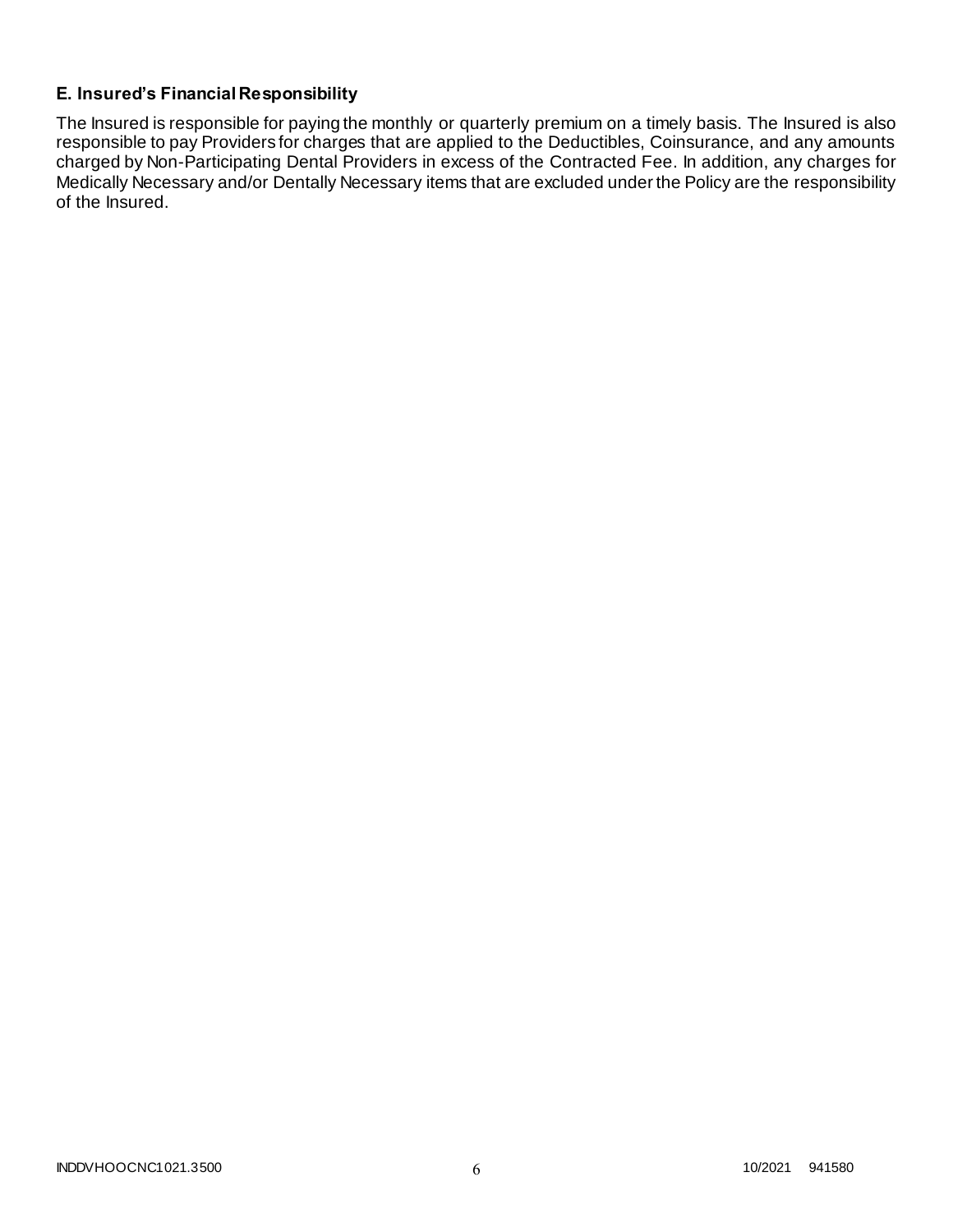# **F. Exclusions and Limitations: What Is Not Covered By This Policy**

# **Expenses Not Covered**

Covered Expenses will not include, and no payment will be made for:

- procedures which are not included in the list of Covered Dental Services, Covered Vision Services, or Covered Hearing Services;
- cone beam imaging;
- instruction for plaque control, oral hygiene and diet;
- core build-ups;
- veneers;
- precious or semi-precious metals for crowns, bridges and abutments;
- restoration of teeth which have been damaged by erosion, attrition or abrasion;
- bite registrations; precision or semi-precision attachments; or splinting;
- orthodontic treatment, except for the treatment of cleft lip and cleft palate;
- general anesthesia or intravenous sedation, when used for the purposes of anxiety control or patient management is not covered; may be considered only when medically or dentally necessary and when in conjunction with covered complex oral surgery;
- athletic mouth guards;
- services performed solely for cosmetic reasons;
- personalization or decoration of any dental device or dental work;
- replacement of an appliance per benefit guidelines;
- services that are deemed to be medical in nature;
- services and supplies received from a hospital;
- prescription drugs;
- plano lenses;
- VDT (video display terminal)/computer eyeglass benefit;
- medical or surgical treatment of the eyes;
- any type of corrective vision surgery, including LASIK surgery, radial ketatonomy (RK), automated lamellar keratoplasty (ALK), or conductive keratoplasty (CK);
- Orthoptic or vision training and any associated supplemental testing;
- any eye examination, or any corrective eyewear, required by an employer as a condition of employment;
- safety eyewear;
- sub-normal vision aids or non-prescription lenses;
- Magnification or low vision aids not shown as covered in the Schedule of Vision Coverage;
- Assistive Listening Devices (ALDs);
- medical and/or surgical treatment of the internal or external structures of the ear, including but not limited to Cochlear implants;
- Hearing Aids not prescribed by a Licensed Hearing Care Professional;
- ear protective devices or plugs;
- Hearing Aids maintenance/service contracts, ear molds and other miscellaneous repairs;
- Hearing Aids purchased online or over the counter (OTC); or Disposable Hearing Aids.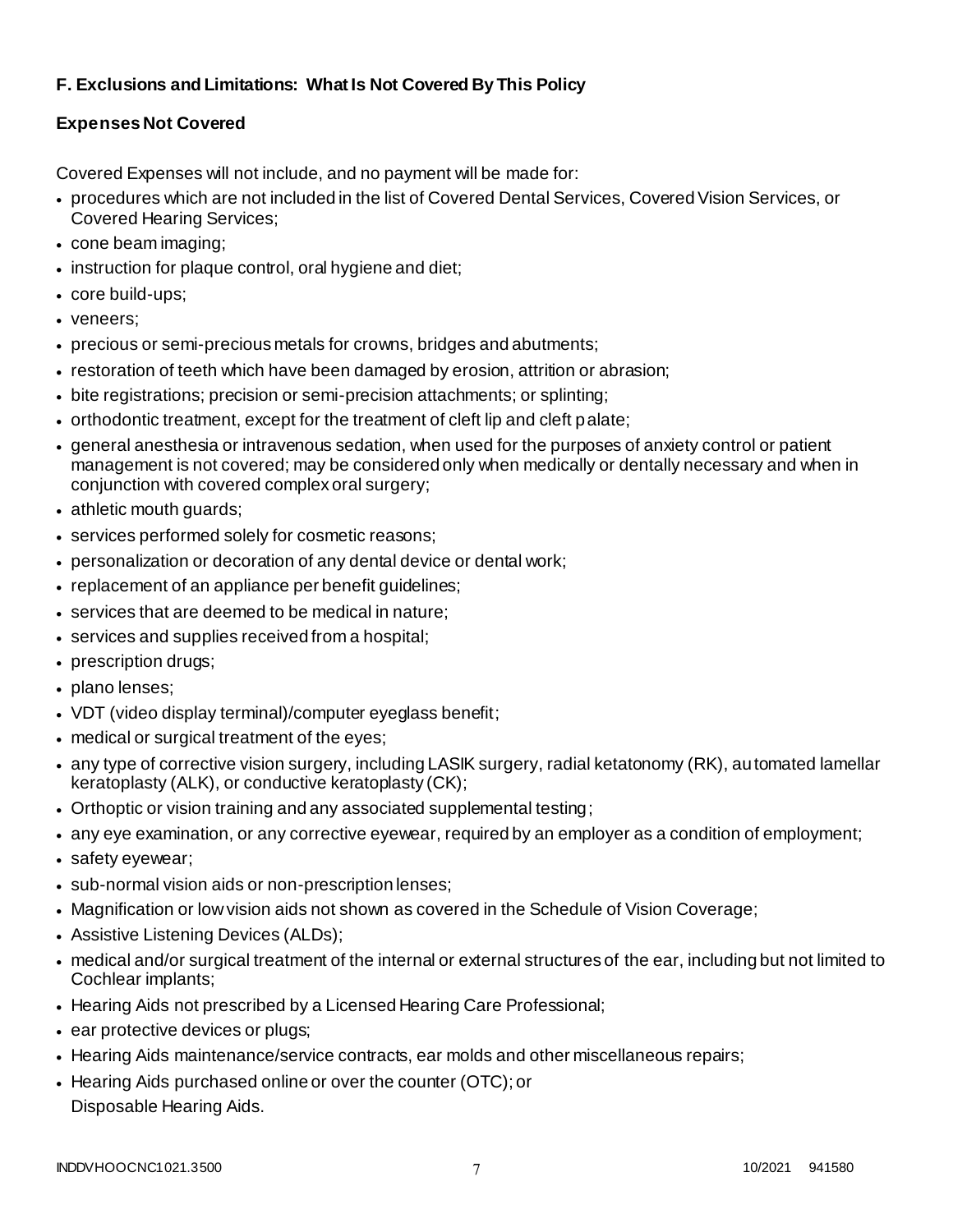Dental services otherwise covered by the Policy will not be excluded for newborn or newly placed adopted or foster children solely on the basis that the service is needed to correct a congenital defect or anomaly.

# **General Limitations**

No payment will be made for expenses incurred for You or any one of Your Dependents:

- For services not specifically listed as Covered Services in this Policy;
- For services or supplies that are not Medically Necessary;
- For services received before the Effective Date of coverage;
- For services received after coverage under this Policy ends;
- For services for which You have no legal obligation to pay or for which no charge would be made if You did not have insurance coverage;
- For Professional services or supplies received or purchased directly or on Your behalf by anyone, including a Provider, from any of the following:
	- **•** Yourself or Your employer;
	- a person who lives in the Covered Person's home, or that person's employer;
	- a person who is related to the Covered Person by blood, marriage or adoption, or that person's employer;
- for or in connection with an Injury arising out of, or in the course of, any employment for wage or profit;
- for services or supplies for the treatment of an occupational injury or sickness which are paid under the North Carolina Workers' Compensation Act only to the extent such services or supplies are the liability of the employee, employer or workers' compensation insurance carrier according to a final adjudication under the North Carolina Workers' Compensation Act or an order of the North Carolina Industrial Commission approving a settlement agreement under the North Carolina Workers' Compensation Act;
- for charges made by a Hospital owned or operated by or which provides care or performs services for, the United States Government, if such charges are directly related to a condition which occurred while serving in the military or an associated auxiliary unit;
- services or supplies received due to an act of war, declared or undeclared while serving in the military or an associated auxiliary unit;
- to the extent that payment is unlawful where the person resides when the expenses are incurred;
- for charges which the person is not legally required to pay;
- for charges which would not have been made if the person had no insurance;
- to the extent that billed charges exceed the rate of reimbursement as described in the Schedule;
- for charges for unnecessary care, treatment or surgery;
- to the extent that You or any of Your Dependents is in any way paid or entitled to payment for those expenses by or through a public program, other than Medicaid;
- for or in connection with experimental procedures or treatment methods not approved by the American Dental Association or the appropriate dental specialty society;
- Procedures that are a covered expense under any other plan which provides dental, vision, or hearing benefits;
- To the extent that benefits are paid or payable for those expenses under the mandatory part of any auto insurance policy written to comply with a "no-fault" insurance law or an uninsured motorist insurance law. Cigna will take into account any adjustment option chosen under such part by You or any one of Your Dependents.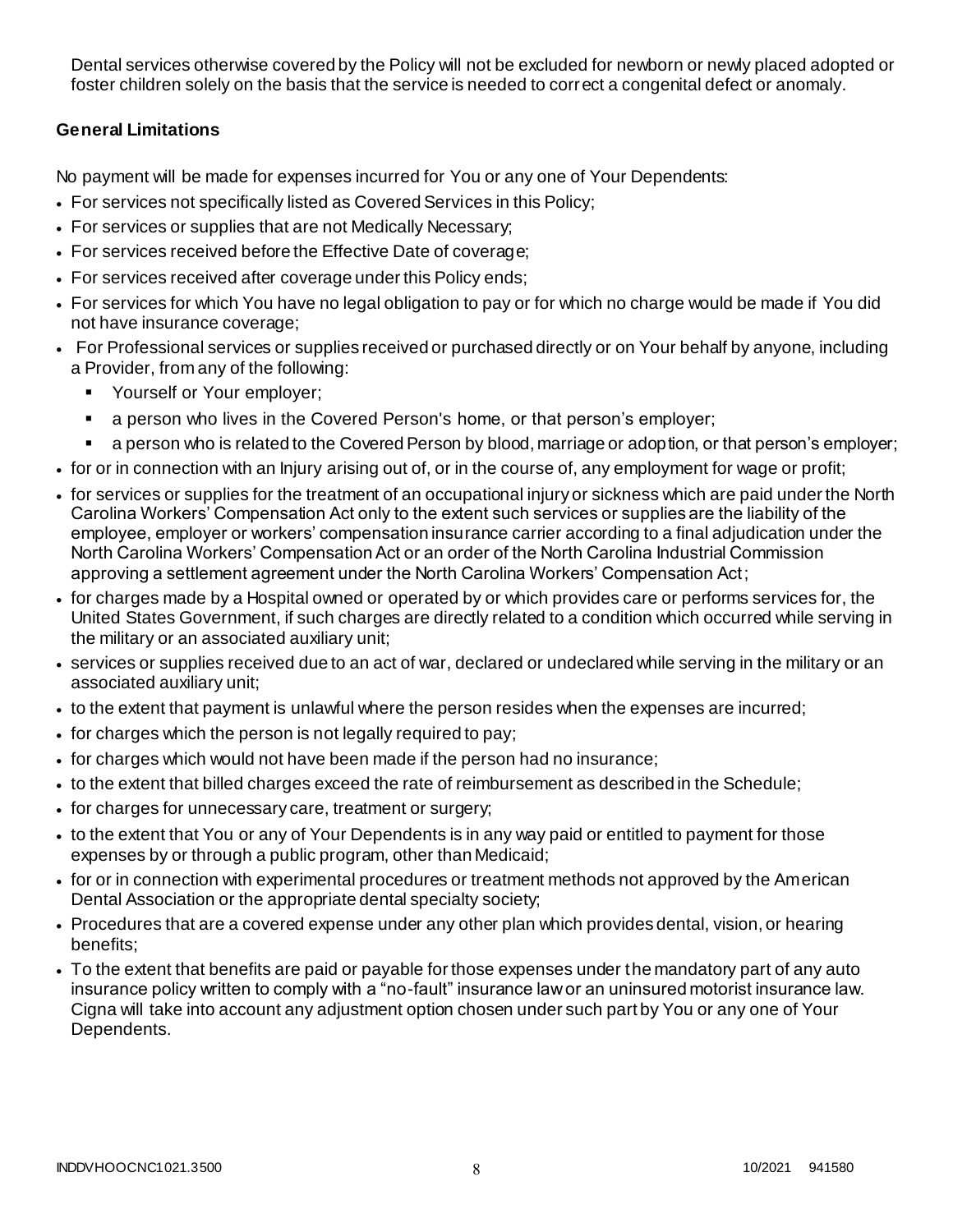### **G. Predetermination of Dental Benefits Program**

Predetermination of Benefits is a voluntary review of a Dentist's proposed treatment plan and expected charges. It is not preauthorization of service and is not required.

The treatment plan should include supporting pre-operative x-rays and other diagnostic materials as requested by Cigna's dental consultant. If there is a change in the treatment plan, a revised plan should be submitted.

Cigna will determine covered dental expenses for the proposed treatment plan. If there is no Predetermination of Benefits, Cigna will determine covered dental expenses when it receives a claim.

Review of proposed treatment is advised whenever extensive dental work is recommended when charges exceed **\$500**.

Predetermination of Benefits is not a guarantee of a set payment. Payment is based on the services that are actually delivered and the coverage in force at the time services are completed.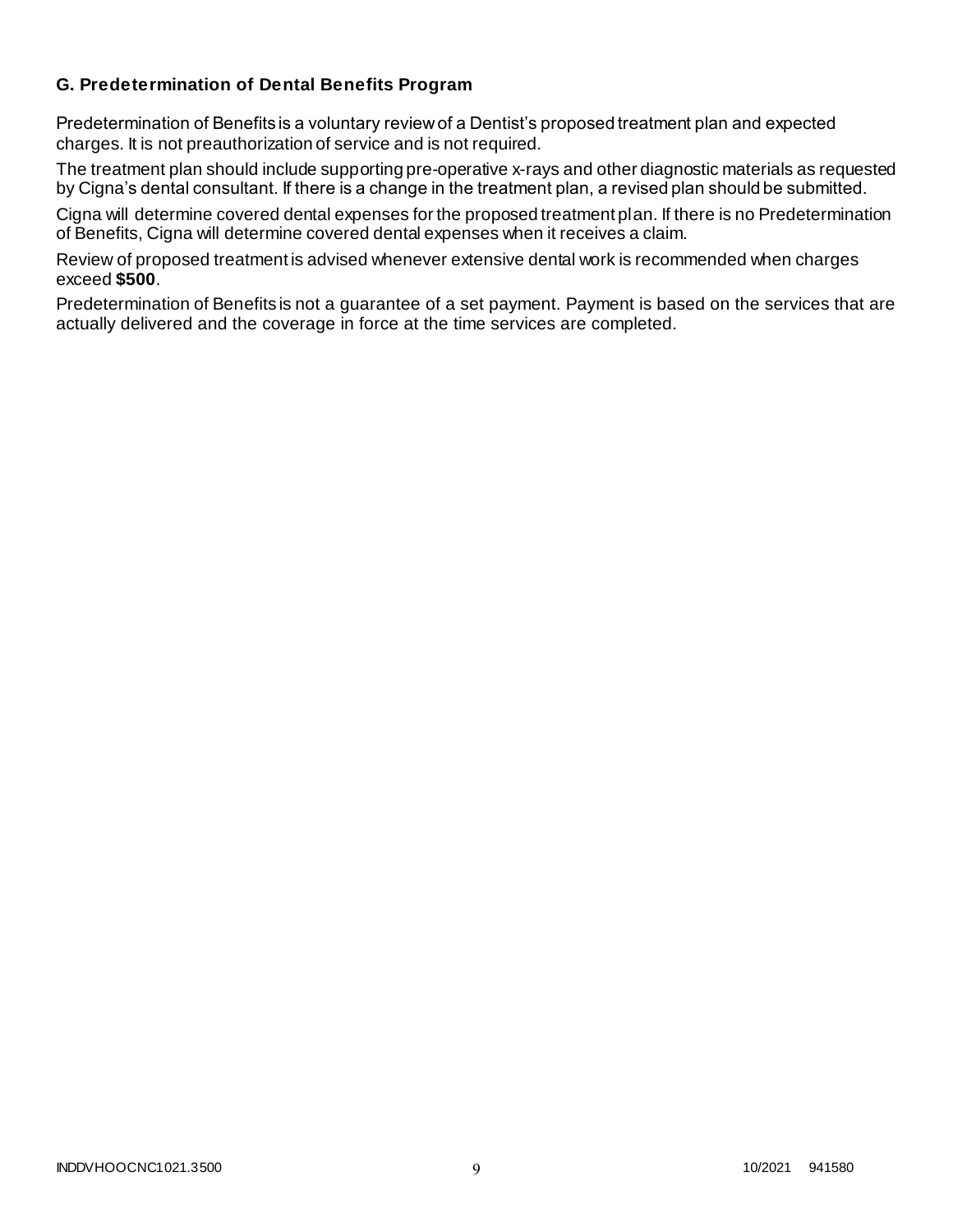### **H. General Provisions**

### **WHEN YOU HAVE A COMPLAINT OR AN APPEAL**

For the purposes of this section, any reference to "You," "Your" or "Yourself" also refers to a representative or provider designated by You to act on Your behalf, unless otherwise noted.

We want You to be completely satisfied with the care You receive. That is why We have established a process for addressing Your concerns and solving Your problems.

#### **Start with Member Services**

We are here to listen and help. If You have a concern regarding a person, a service, the quality of care, or contractual benefits, You can call Our toll-free number and explain Your concern to one of Our Customer Service representatives. You can also express that concern in writing. Please call or write to Us at the following:

Customer Services Toll-Free Number or address on mycigna.com, explanation of benefits or claim form

We will do Our best to resolve the matter on Your initial contact. If We need more time to review or investigate Your concern, We will get back to You as soon as possible, but in any case within 30 days. If You are not satisfied with the results of a coverage decision, You can start the appeals procedure.

#### **Appeals Procedure**

Cigna has a two step appeals procedure for coverage decisions. To initiate an appeal, You must submit a request for an appeal in writing within 365 days of receipt of a denial notice. You should state the reason why You feel Your appeal should be approved and include any information supporting Your appeal. If You are unable or choose not to write, You may ask to register Your appeal by telephone. Call or write to Us a t the toll-free number or address on Your Benefit Identification card, explanation of benefits or claim form.

#### **Level One Appeal**

Your appeal will be reviewed and the decision made by someone not involved in the initial decision. Appeals involving Medical Necessity or clinical appropriateness will be considered by a health care professional.

For level one appeals, We will respond in writing with a decision within 30 calendar days after We receive an appeal for a postservice coverage determination. If more time or information is needed to make the determination, We will notify You in writing to request an extension of up to 15 calendar days and to specify any additional information needed to complete the review.

If You are not satisfied with Our level-one appeal decision, You may request a level-two appeal.

#### **Level Two Appeal**

If You are dissatisfied with Our level one appeal decision, You may request a second review. To start a level two appeal, follow the same process required for a level one appeal.

Most requests for a second review will be conducted by the Appeals Committee, which consists of at least three people. Anyone involved in the prior decision may not vote on the Committee. For appeals involving Medical Necessity or clinical appropriateness, the Committee will consult with at least one Dentist reviewer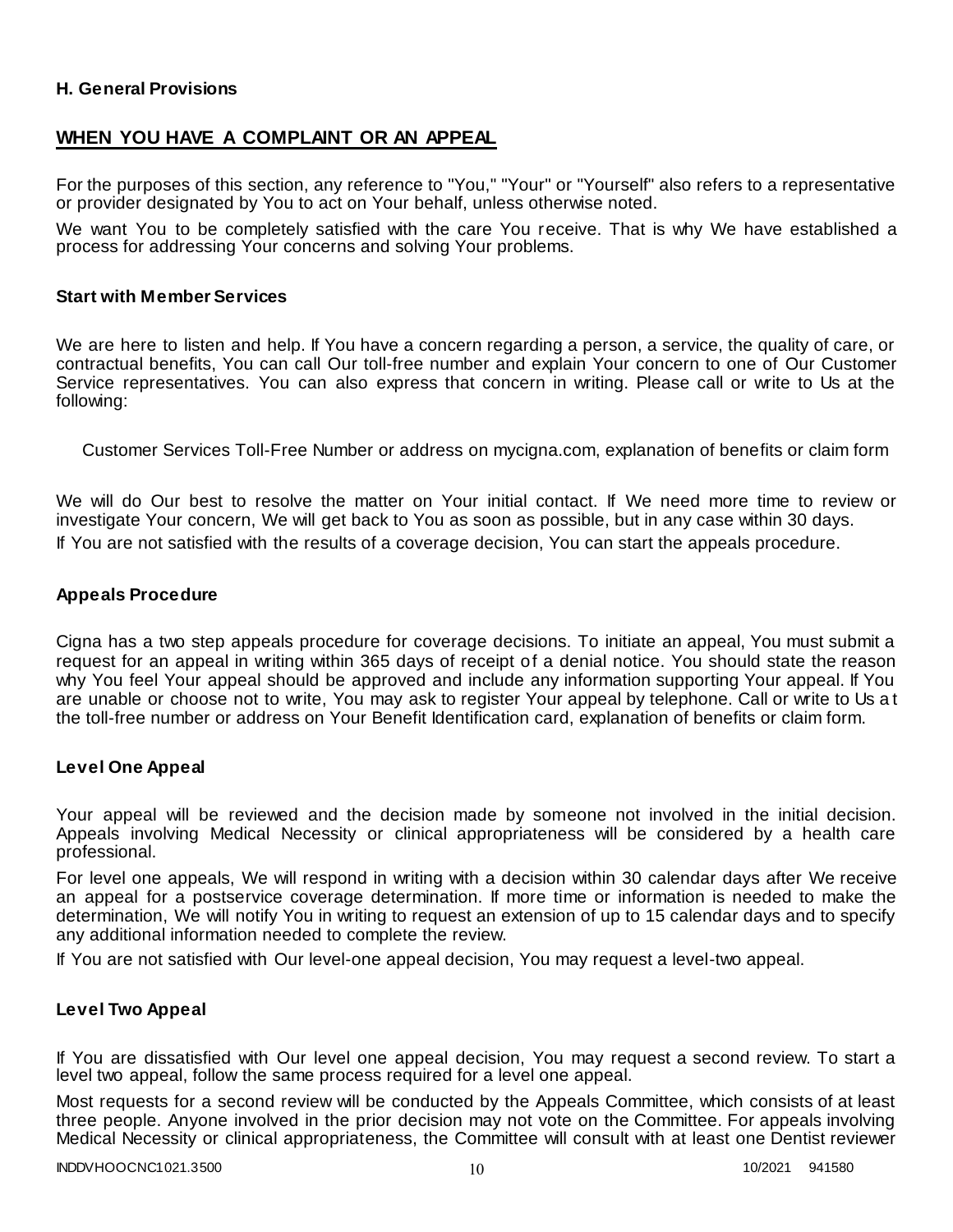in the same or similar specialty as the care under consideration, as determined by Cigna's Dentist reviewer. You may present Your situation to the Committee in person or by conference call.

For level two appeals We will acknowledge in writing that We have received Your request and schedule a Committee review. For postservice claims, the Committee review will be completed within 30 calendar days. If more time or information is needed to make the determination, We will notify You in writing to request an extension of up to 15 calendar days and to specify any additional information needed by the Committee to complete the review. You will be notified in writing of the Committee's decision within five working days after the Committee meeting, and within the Committee review time frames above if the Committee does not approve the requested coverage.

#### **Notice of Benefit Determination on Appeal**

Every notice of an appeal decision will be provided in writing or electronically and, if an adverse determination, will include:

- (1) the specific reason or reasons for the denial decision;
- (2) reference to the specific Policy provisions on which the decision is based;
- (3) a statement that the claimant is entitled to receive, upon request and free of charge, reasonable access to and copies of all documents, records, and other Relevant Information as defined;
- (4) upon request and free of charge, a copy of any internal rule, guideline, protocol or other similar criterion that was relied upon in making the adverse determination regarding Your appeal, and an explanation of the scientific or clinical judgment for a determination that is based on a medical necessity, experimental treatment or other similar exclusion or limit.

#### **Relevant Information**

Relevant Information is any document, record, or other information which was relied upon in making the benefit determination; was submitted, considered, or generated in the course of making the benefit determination, without regard to whether such document, record, or other information was relied upon in making the benefit determination; demonstrates compliance with the administrative processes and safeguards required by federal law in making the benefit determination; or constitutes a statement of poli cy or guidance with respect to the plan concerning the denied treatment option or benefit or the claimant's diagnosis, without regard to whether such advice or statement was relied upon in making the benefit determination.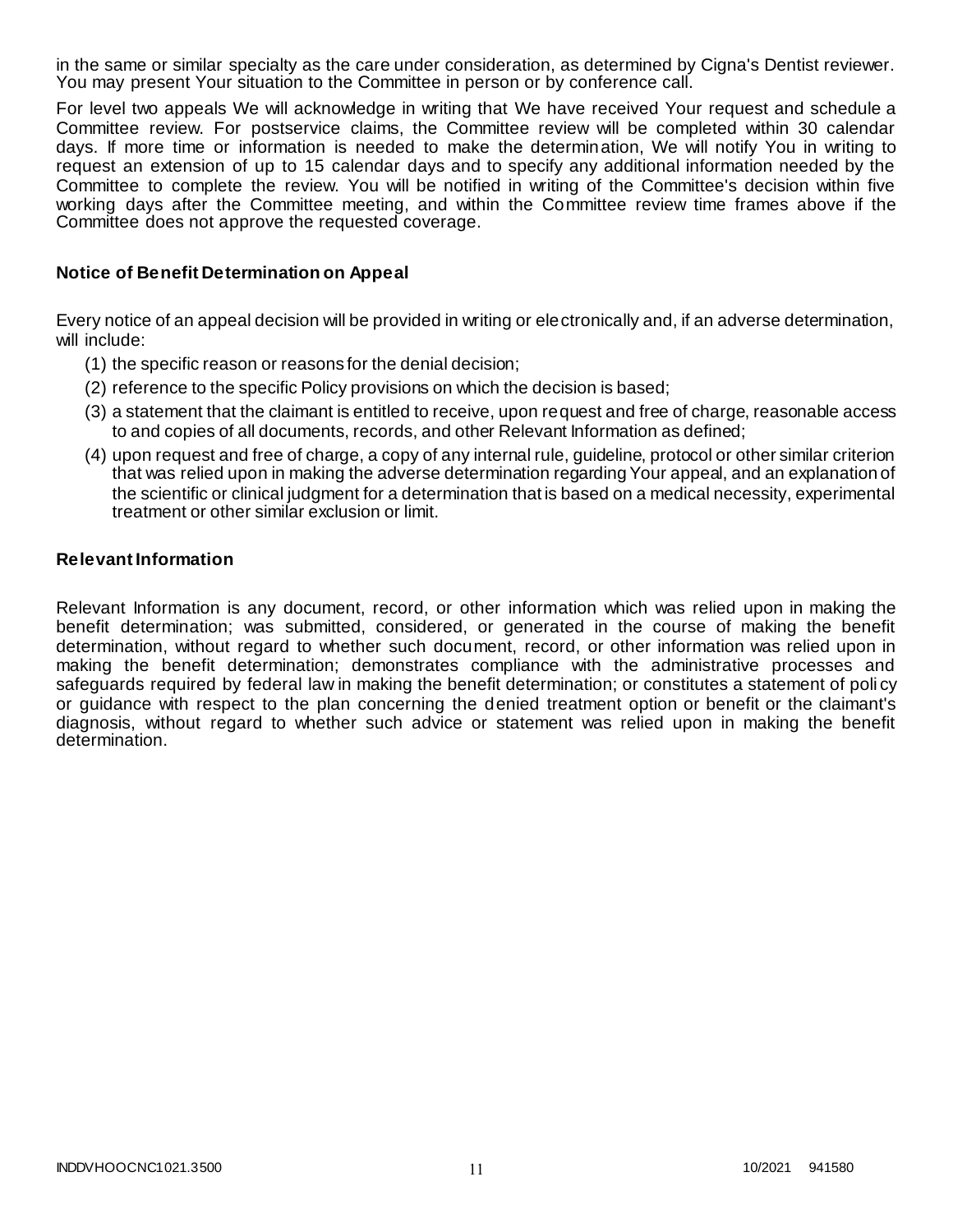# **I. Participating Dental Providers**

Cigna will provide a current list of Dentists currently participating with Cigna and their locations to each Covered Person upon request.

To verify if a Dentist is currently participating with Cigna and is accepting new Cigna Insureds, the Covered Person should visit Our website at mycigna.com.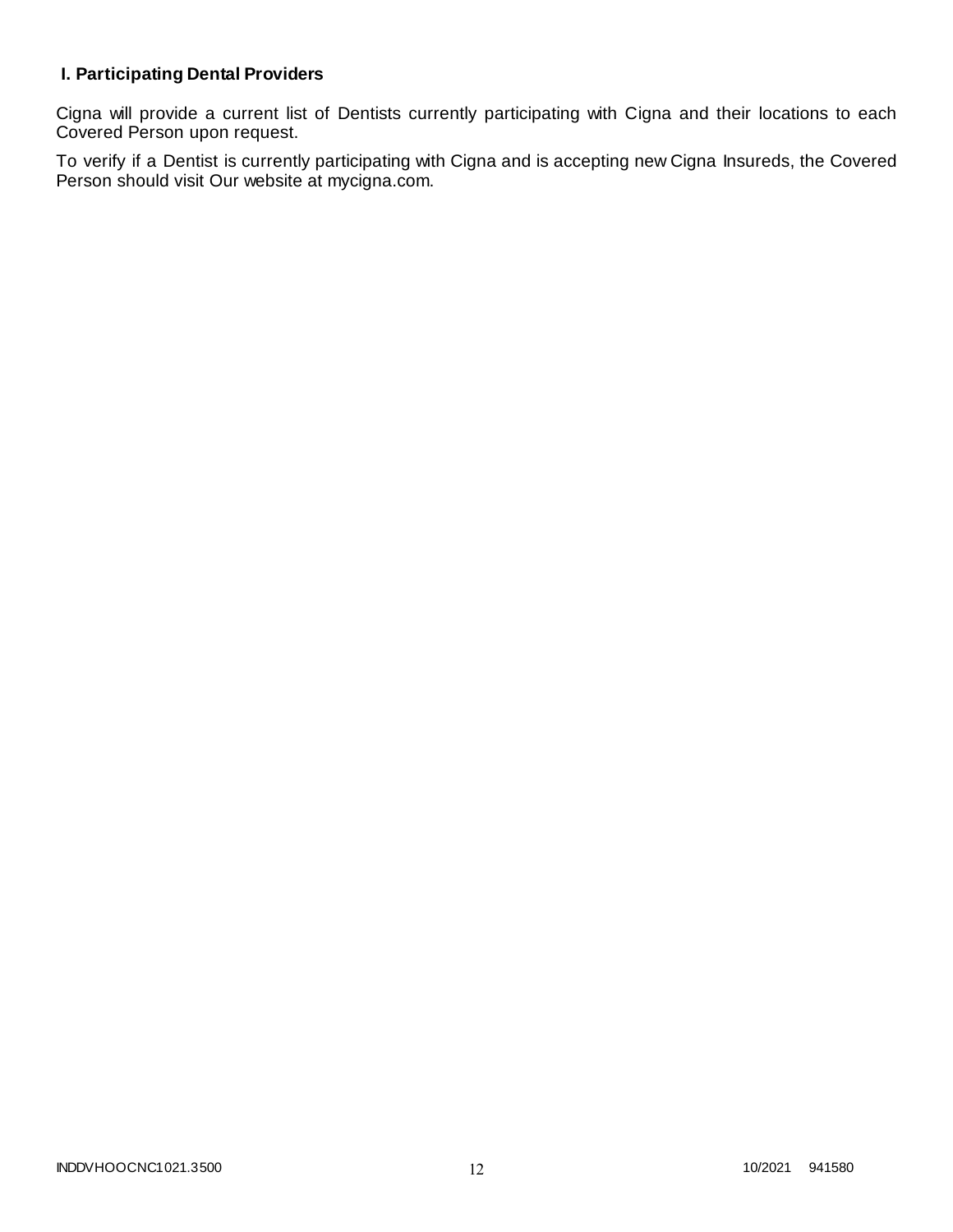### **J. Renewability, Eligibility, and Continuation**

1. The Policy will renew except for the specific events stated in the Policy. Cigna may change the premiums of the Policy with 60 days written notice to the Insured. However, Cigna will not refuse to renew or change the premium schedule for the Policy on an individual basis, but only for all Insureds in the same class and covered under the same Policy as You.

2. The individual plan is designed for residents of North Carolina who are not enrolled under or covered by any other group or individual health coverage. You must notify Cigna of all changes that may affect any Covered Person's eligibility under the Policy.

3. You or Your Dependent(s) will become ineligible for coverage:

- When premiums are not paid according to the due dates and grace periods described in the premium section.
- With respect to Your Spouse, Domestic Partner, or partner to a Civil Union: when the Spouse is no longer married to the Insured or when the union is dissolved.
- With respect to You and Your Family Member(s): when You no longer meet the requirements listed in the Conditions of Eligibility section.
- The date the Policy terminates.
- **When the Insured no longer lives in the Service Area.**

4. If a Covered Person's eligibility under this Plan would terminate due to the Insured's death, divorce or if other Dependents would become ineligible due to age or no longer qualify as dependents for coverage under this Plan; except for the Insured's failure to pay premium, the Covered Person's insurance will be continued if the Covered Person exercising the continuation right notifies Cigna and pays the appropriate monthly premium within 60 days following the date this Policy would otherwise terminate. Any waiting periods in the new Plan will be considered as being met to the extent coverage was in force under this Plan.